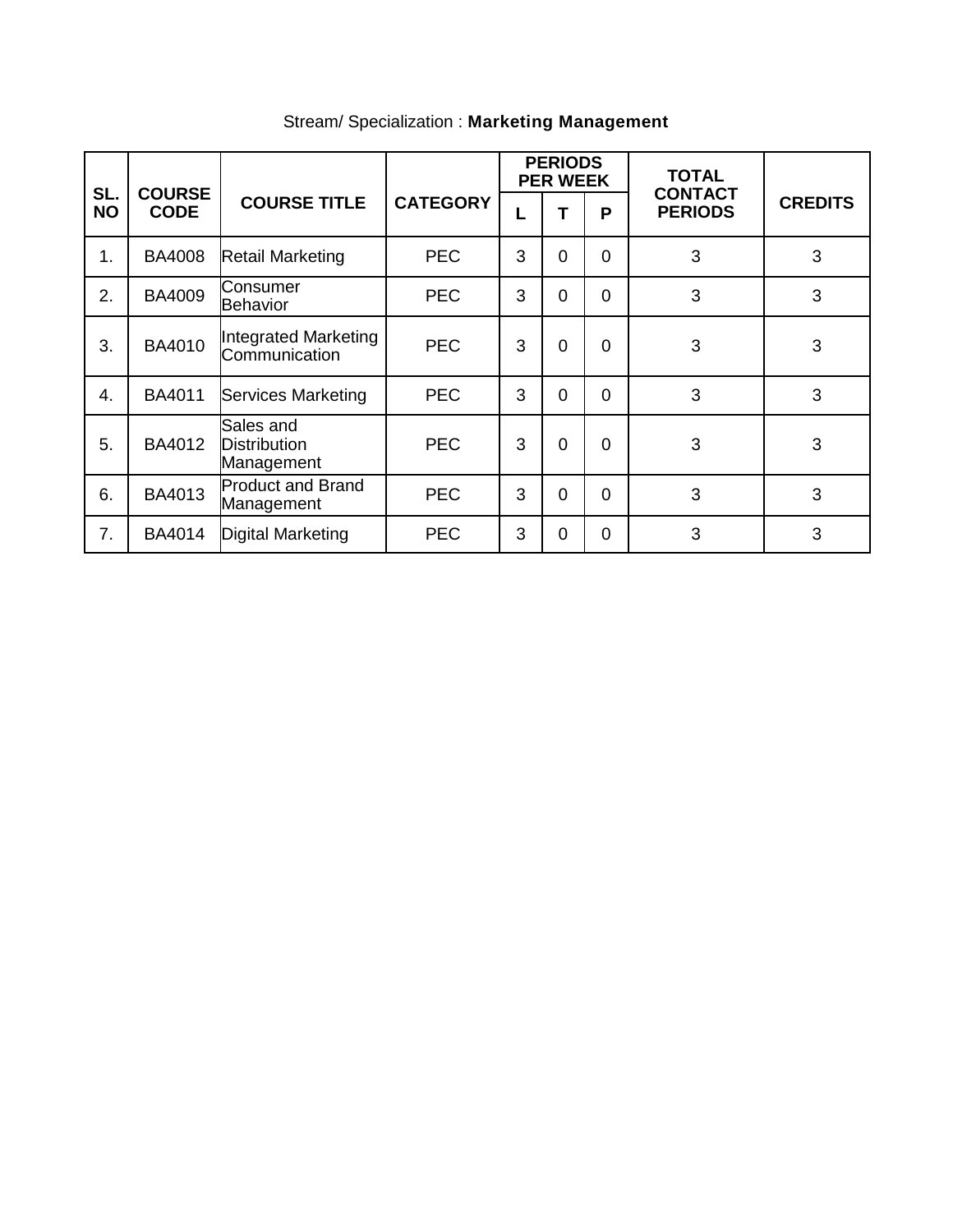### **BA4008 RETAIL MARKETING**

### **COURSE OBJECTIVE:**

 $\triangleright$  To understand the concepts of effective retailing

# **UNIT I INTRODUCTION 9**

An overview of Global Retailing – Challenges and opportunities – Retail trends in India – Socio economic and technological Influences on retail management – Government of India policy implications on retails.

# **UNIT II RETAIL FORMATS 9**

Organized and unorganized formats – Different organized retail formats – Characteristics of each format – Emerging trends in retail formats – MNC's role in organized retail formats.

# **UNIT III RETAILING DECISIONS 9**

Choice of retail locations - internal and external atmospherics – Positioning of retail shops – Building retail store Image - Retail service quality management – Retail Supply Chain Management – Retail Pricing Decisions. Merchandizing and category management – buying.

# **UNIT IV RETAIL SHOP MANAGEMENT 9**

Visual Merchandise Management – Space Management – Retail Inventory Management – Retail accounting and audits - Retail store brands – Retail advertising and promotions – Retail Management Information Systems - Online retail – Emerging trends .

# **UNIT V RETAIL SHOPPER BEHAVIOUR 9**

Understanding of Retail shopper behavior – Shopper Profile Analysis – Shopping Decision Process - Factors influencing retail shopper behavior – Complaints Management - Retail sales force Management – Challenges in Retailing in India.

# **COURSE OUTCOMES:**

- 1. To provide insights on retail operation
- 2. To understand effective methods and strategies required for retail management.
- 3. To understand how to utilize resources and techniques used in retail management.
- 4. To understand analysis of store location, merchandising, products and pricing.
- 5. To gain knowledge about shopping behaviour

### **REFERENCES:**

- 1. Michael Havy ,Baston, Aweitz and Ajay Pandit, Retail Management, Tata Mcgraw Hill, Sixth Edition, 2007
- 2. Ogden, Integrated Retail Management, Biztantra, India, 2008.
- 3. Patrick M. Dunne and Robert F Lusch, Retailing, Thomson Learning, 4th Edition 2008.
- 4. Chetan Bajaj, Rajnish Tow and Nidhi V. Srivatsava, Retail Management, Oxford University Press, 2007.
- 5. Swapna Pradhan, Retail Management -Text and Cases, Tata McGraw Hill, 3rd Edition, 2009.
- 6. Dunne, Retailing, Cengage Learning, 2nd Edition, 2008
- 7. Ramkrishnan and Y.R.Srinivasan, Indian Retailing Text and Cases, Oxford University Press, 2008
- 8. Dr.JaspreetKaur , Customer Relationship Management, Kogent solution.

 **L T P C 3 0 0 3**

### **TOTAL: 45 PERIODS**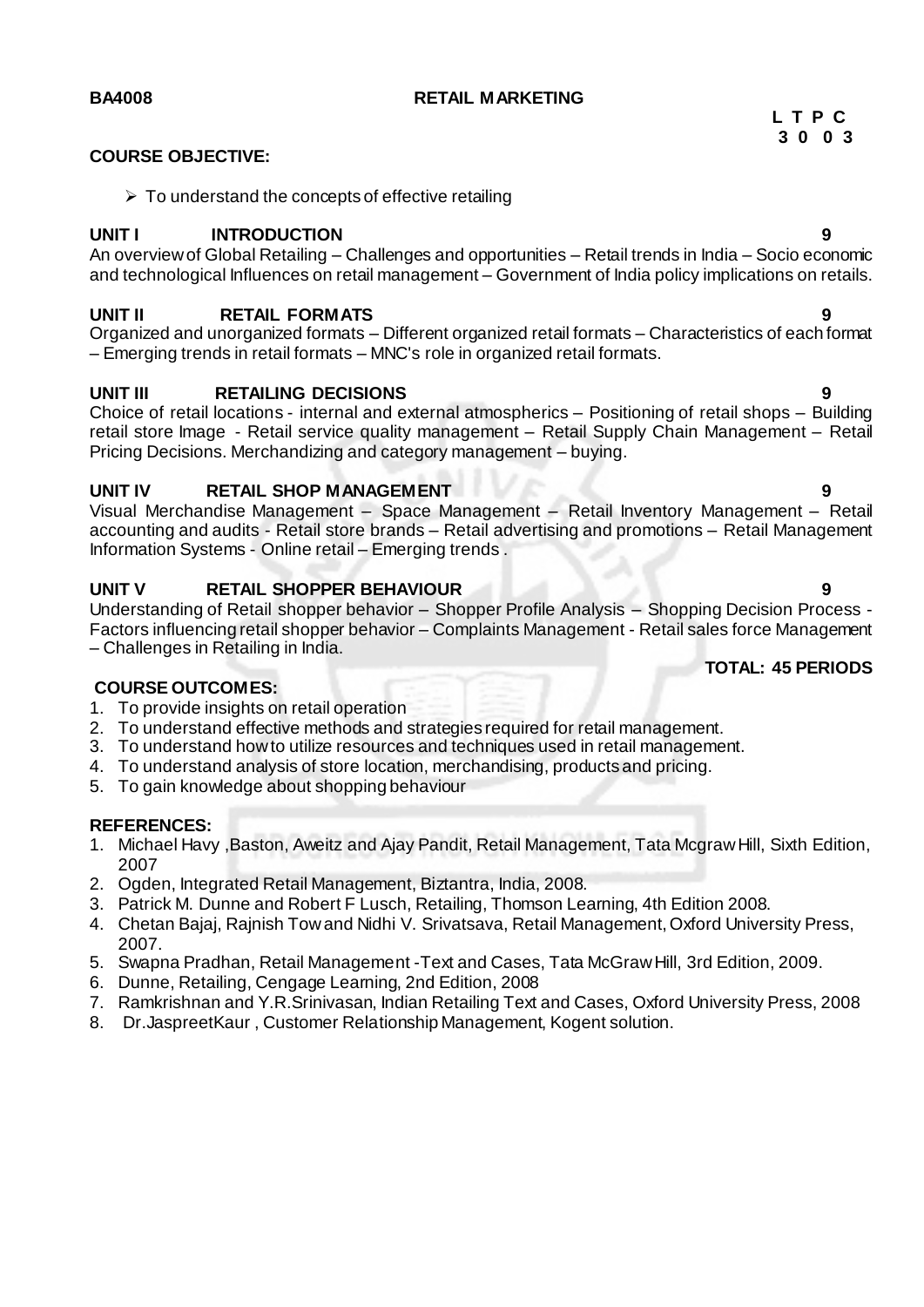### **BA4009 CONSUMER BEHAVIOR L T P C**

# **3 0 0 3**

### **COURSE OBJECTIVE:**

 $\triangleright$  To study and understand the consumer' behavior in-order to effectively utilise the market' potential

# **UNIT I INTRODUCTION 9**

Understanding Consumer behaviour - Consumption, Consumer orientation, Interpretive and Quantitative approaches - Effects of Technology, Demographics and Economy on Consumer behaviour.

# **UNIT II INTERNAL INFLUENCES 9**

Influences on consumer behavior – motivation – perception – Attitudes and Beliefs - Learning and Experience - Personality & Self Image.

# **UNIT III EXTERNAL INFLUENCES 9**

Socio-Cultural, Cross Culture - Family group – Reference group – Communication - Influences on Consumer behavior

# **UNIT IV CONSUMER BEHAVIOR MODELS**

Traditional and Contemporary Consumer behaviour model for Individual and industrial buying behaviour and decision making.

# **UNIT V PURCHASE DECISION PROCESS 9**

Consumer decision making process – Steps, Levels and decision rules - Evolving Indian consumers – Opinion Leadership - Diffusion and Adoption.

# **TOTAL: 45 PERIODS**

# **COURSE OUTCOMES:**

The student understands

# 1. Consumer orientation and consumption

- 2. Intrinsic influences
- 3. Effects of external influences
- 4. Models of consumer and industrial buying
- 5. The decision making process

# **REFERENCES:**

- 1. RamanujMajumdar, Consumer Behaviour Insights from Indian Market, PHI, 2010.
- 2. Leon G.Schiffman and Leslie LasarKanuk, Consumer Behavior, Pearson Education, India, ninth edition, 2010.
- 3. Barry J.B., Eric G.H., Ashutosh M., Consumer Behaviour A South Asian Perspective, Cengage Learning, 2016.
- 4. Paul Peter et al., Consumer Behavior and Marketing Stratergy, Tata McGraw Hill, Indian Edition, 7th Edition 2005.

# **BA4010 INTEGRATED MARKETING COMMUNICATION**

|  | LTPC |  |
|--|------|--|
|  | 3003 |  |

# **COURSE OBJECTIVE**:

 $\triangleright$  This course introduces students to the essential concepts and techniques for the development and designing an effective Integrated Marketing Communication programme.

# **UNIT I AN INTRODUCTION TO INTEGRATED MARKETING COMMUNICATION (IMC) 9**

An Introduction to Integrated Marketing Communication (IMC): Meaning and role of IMC in Marketing process, one voice communication V/s IMC. Introduction to IMC tools – Advertising, sales promotion, publicity, public relations, and event sponsorship; The role of advertising agencies and other marketing organizations providing marketing services and perspective on consumer behaviour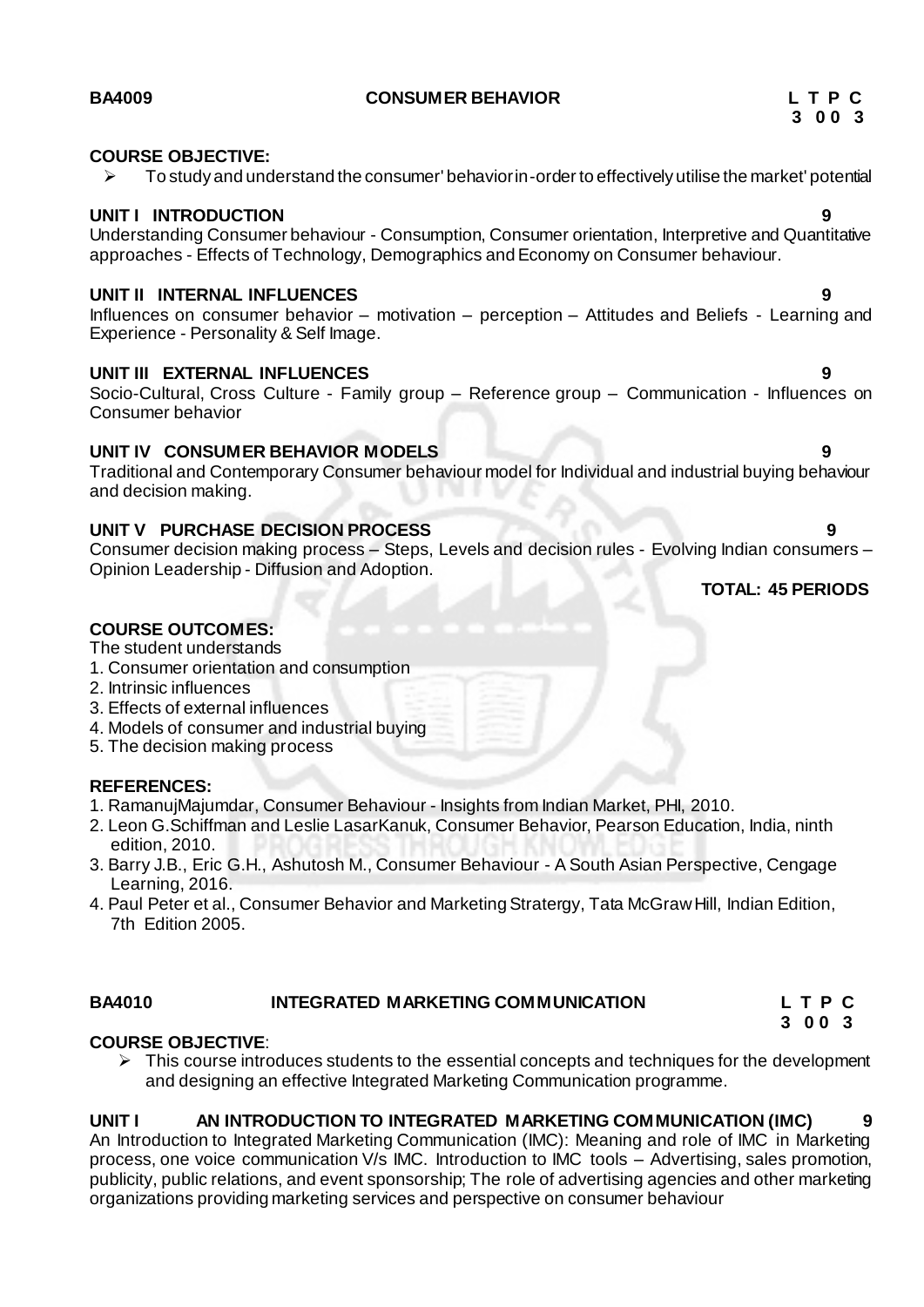# **UNIT II UNDERSTANDING COMMUNICATION PROCESS 9**

Understanding communication process: Source, Message and channel factors, Communication response hierarchy- AIDA model, Hierarchy of effect model, Innovation adoption model, information processing model, The standard learning Hierarchy, Attribution Hierarchy, and low 20% involvement hierarchy Consumer involvement- The Elaboration Likelihood (ELM) model, The Foote, Cone and Belding (FCB) Model

# **UNIT III PLANNING FOR MARKETING COMMUNICATION (MARCOM) 9**

Establishing marcom Objectives and Budgeting for Promotional Programmes-Setting communication objectives, Sales as marcom objective, DAGMAR approach for setting ad objectives. Budgeting for marcom-Factors influencing budget, Theoretical approach to budgeting viz. Marginal analysis and Sales response curve, Method to determine marcom budget

# **UNIT IV DEVELOPING THE INTEGRATED MARKETING COMMUNICATION PROGRAMME 9**

Planning and development of creative marcom, Creative strategies in advertising, sales promotion, publicity, event sponsorships etc. Creative strategy in implementation and evaluation of marcom- Types of appeals and execution styles. Media planning and selection decisions- steps involved and information needed for media planning. Measuring the effectiveness of all Promotional tools and IMC.

# **UNIT V DIGITAL MEDIA & ADVERTISING 9**

Digital Media, Evolution of Technology, Convergence of Digital Media, E- Commerce and Digital Media, Advertising on Digital Media, Social Media, Mobile Adverting, E-PR Advertising Laws & Ethics: Adverting & Law, Advertising & Ethics

# **TOTAL: 45 PERIODS**

# **COURSE OUTCOMES**:

- 1. To review and give a general understanding of the basics of traditional communication forms, such as advertising, personal selling, sales promotion and indirect promotion within various delivery vehicles from broadcast to targeted social media.
- 2. This course introduces students to the essential concepts and techniques for the development and designing an effective Integrated Marketing Communication programme.
- 3. To Know how IMC fits into the marketing mix.
- 4. To develop an awareness about marketing communications tools, and how each can be used effectively- individually or in an integrated mix.
- 5. To examine the process by which integrated marketing communications programs are planned, developed, executed and measured.

- 1. Advertising & Promotion- An Integrated Marketing Communications Perspective, George Belch, Michael Belch &KeyoorPurani, TATA McGraw Hill 8th edition
- 2. Wells, Moriarty & Burnett, Advertising, Principles & Practice, Pearson Education, 7th Edition, 2007. Kenneth Clow. Donald Baack, Integrated Advertisements, Promotion and Marketing communication, Prentice Hall of India, New Delhi, 3rd Edition, 2006.
- 3. Terence A. Shimp and J.Craig Andrews, Advertising Promotion and other aspects of Integrated Marketing Communications, CENGAGE Learning, 9th edition, 2016
- 4. S. H. H. Kazmi and Satish K Batra, Advertising & Sales Promotion, Excel Books, New Delhi, 3rd Revised edition edition, 2008.
- 5. Julian Cummings, Sales Promotion: How to Create, Implement and Integrate Campaigns that Really Work, Kogan Page, London, Fifth Edition Edition ,2010.
- 6. JaishriJefhwaney, Advertising Management, Oxford University Press, 2nd Edition, 2013.
- 7. Dr Niraj Kumar, Integrated Marketing Communication,Himalaya Publishing House 2015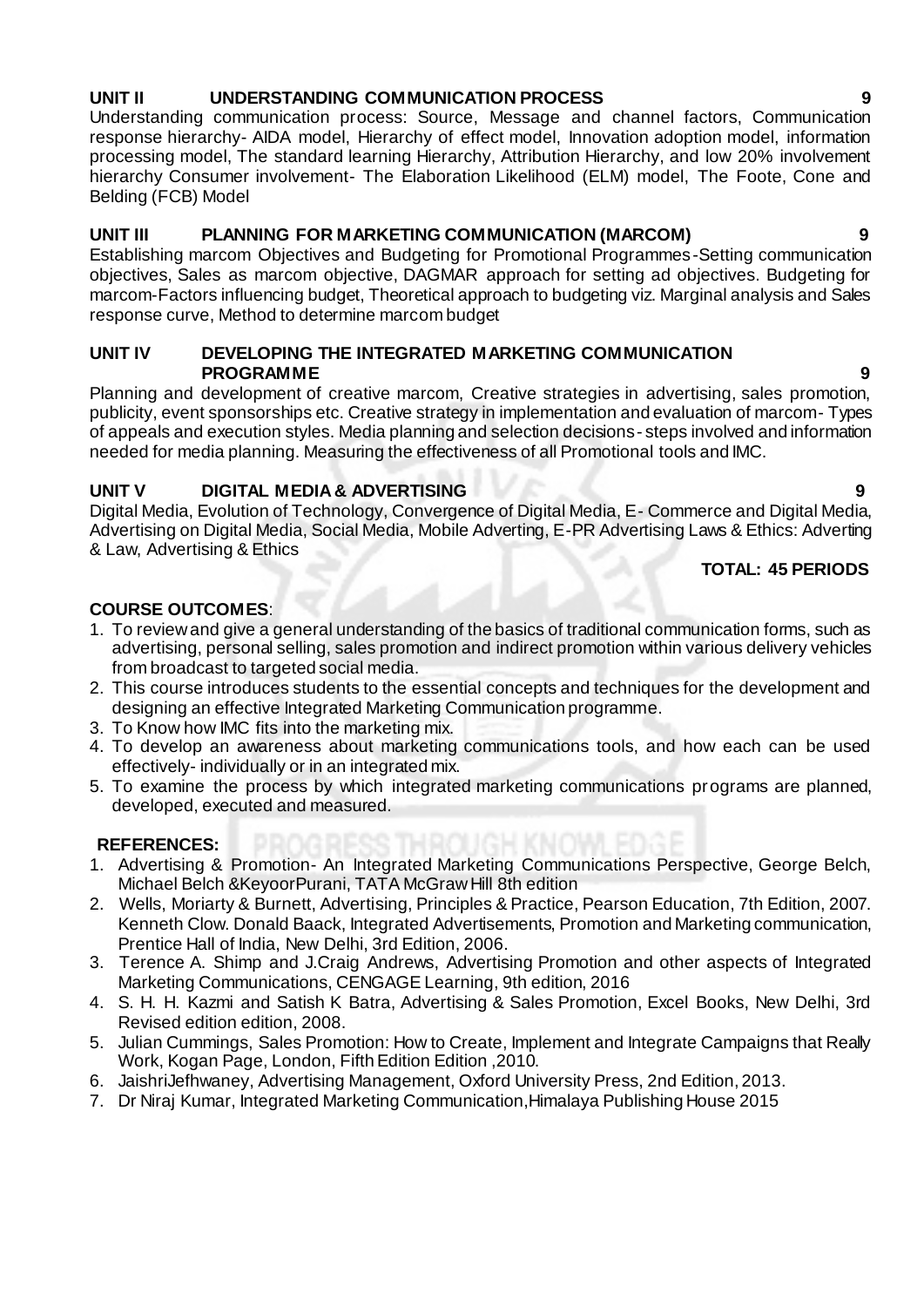# **BA4011 SERVICES MARKETING**

# **COURSE OBJECTIVE: 3 0 0 3**

- $\triangleright$  To appreciate the challenges involved in managing the services and analyse the strategies to deal with these challenges.
- $\triangleright$  To give insights about the foundations of services marketing, customer expectations of services and gap existing in the service delivery processes and service Quality.

# **UNIT I INTRODUCTION 9**

Introduction– Definition– Service Economy – Evolution and growth of service sector – Nature and Scope of Services –Difference between services and tangible products– Unique characteristics of services– Challenges and issues in Services Marketing.

# **UNIT II SERVICE MARKETING OPPORTUNITIES 9**

Assessing service market potential – Classification of services – Expanded marketing mix – Service marketing – Environment and trends – Service market segmentation, targeting and positioning.

# **UNIT III SERVICE DESIGN AND DEVELOPMENT 9**

Service Life Cycle – New service development – Service Blue Printing – GAP model of service quality – Measuring service quality – SERVQUAL – Service Quality function development.

# **UNIT IV SERVICE DELIVERY AND PROMOTION 9**

Positioning of services – Designing service delivery System, Service Channel – Pricing of services, methods – Service marketing triangle – Managing demand, Managing supply, managing Demand and Supply of Service–Integrated Service marketing communication.

# **UNIT V SERVICE STRATEGIES** 9

Service Marketing Strategies for Health – Hospitality – Tourism – Financial – Logistics– Educational – Marketing of Online Services–Entertainment & public utility Information technique Services

# **TOTAL: 45 PERIODS**

# **COURSE OUTCOMES:**

On successful completion of the course students will be able to:

- 1. Demonstrate an extended understanding of the similarities and differences in service-based and physical product based marketing activities
- 2. Develop and justify marketing planning and control systems appropriate to service-based activities
- 3. Demonstrate integrative knowledge of marketing issues associated with service productivity, perceived quality, customer satisfaction and loyalty
- 4. Develop blueprint for the services sector and develop a better appreciation of the necessary strategies to create a service excellence.
- 5. Recognise the challenges faced in services delivery as outlined in the services gap model

# **REFERENCES:**

- 1. Chiristropher H. Lovelock and JochenWirtz, Services Marketing: People, Technology, strategy Pearson Education, New Delhi, 8<sup>th</sup> edition, 2016.
- 2. John.E.G.Bateson, K.Douglas Hoffman, Services Marketing, South Western Cengage learning, 4th Edition, 2011.
- 3. Kenneth E Clow, et al, Services Marketing Operation Management and Strategy, Biztantra, 2nd Edition, New Delhi, 2004.
- 4. Valarie Zeithaml et al, Services Marketing, 5th International Edition, Tata McGraw Hill, 2007.
- 5. Christian Gronroos, Services Management and Marketing a CRM in Service Competition, 3 rdEdition,Wiley,2007.
- 6. R. Srinivasan, SERVICES MARKETING, Prentice Hall of India Private Limited,4th Edition 2014, New Delhi.
- 7. Vinnie Jauhari&kirti Dutta (2017), Services Marketing, Text and cases, 2nd edition.

# **L T P C**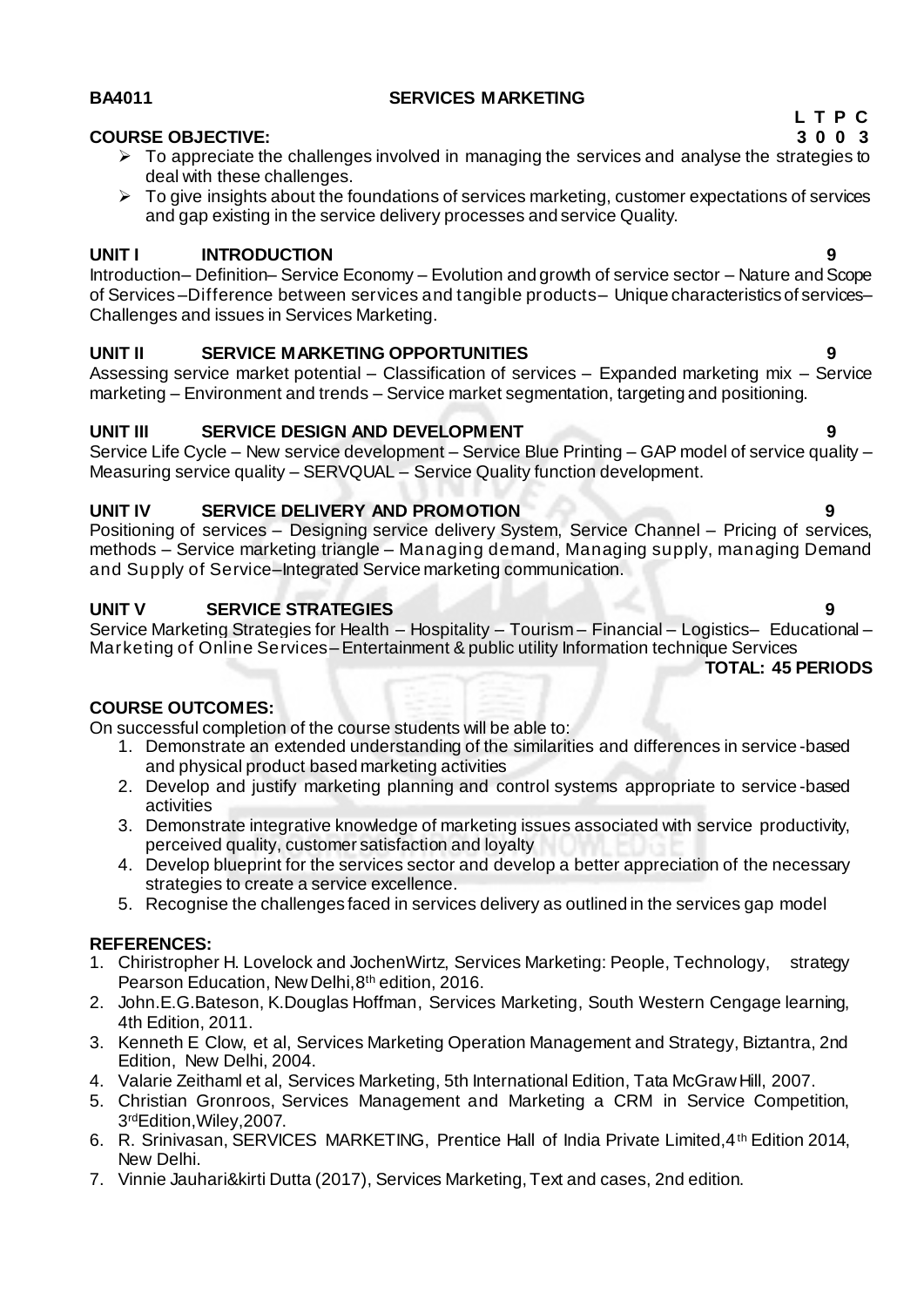### **BA4012 SALES AND DISTRIBUTION MANAGEMENT**

### **L T P C 3 0 0 3**

# **COURSE OBJECTIVE:**

 $\triangleright$  To gain insights into the selling and distribution process.

# **UNIT I INTRODUCTION 9**

Sales management - nature and scope. Sales management positions. Personal Selling - Scope, theories and strategies. Sales forecasting and budgeting decisions. Online selling - scope, potential, Merits and Demerits.

# **UNIT II PERSONAL SELLING PROCESS, SALES TERRITORIES & QUOTAS 9**

Selling process and relationship selling. Designing Sales Territories and quotas. Sales organisation structures.

# **UNIT III MANAGING THE SALES FORCE 9**

Sales force - recruitment, selection, training, motivating, compensation and control.

# **UNIT IV MANAGING DISTRIBUTION CHANNELS 9**

Distribution Management - Introduction, need and scope. Channels -Strategies and levels, retailing and wholesaling. Designing channel systems and channel management.

# **UNIT V BASICS OF LOGISTICS AND SUPPLY CHAIN MANAGEMENT 9**

Logistics - Scope, definition and components. Managing FG Inventory & warehousing. Transportation - Scope, Modes and role in Supply Chain effectiveness. Use of Information Technology in Online Selling and Goods tracking.

**TOTAL: 45 PERIODS** 

# **COURSE OUTCOMES:**

The student get to learn about

- 1. The basics of sales management, theories and strategies
- 2. The process of personal and relationship selling
- 3. Managing sales force
- 4. Managing distribution channels
- 5. Inventory and supply chain.

- 1. Krishna K. Havaldar, Vasant M. Cavale, Sales and Distribution Management Text and Cases, Third Edition, McGraw Hill Education, 2017
- 2. Gupta S.L., Sales and Distribution Management Text and Cases An Indian Perspective, Excel Books, 2008
- 3. Pingali Venugopal, Sales and Distribution Management An Indian Perspective, Response Books from Sage Publications, 2008.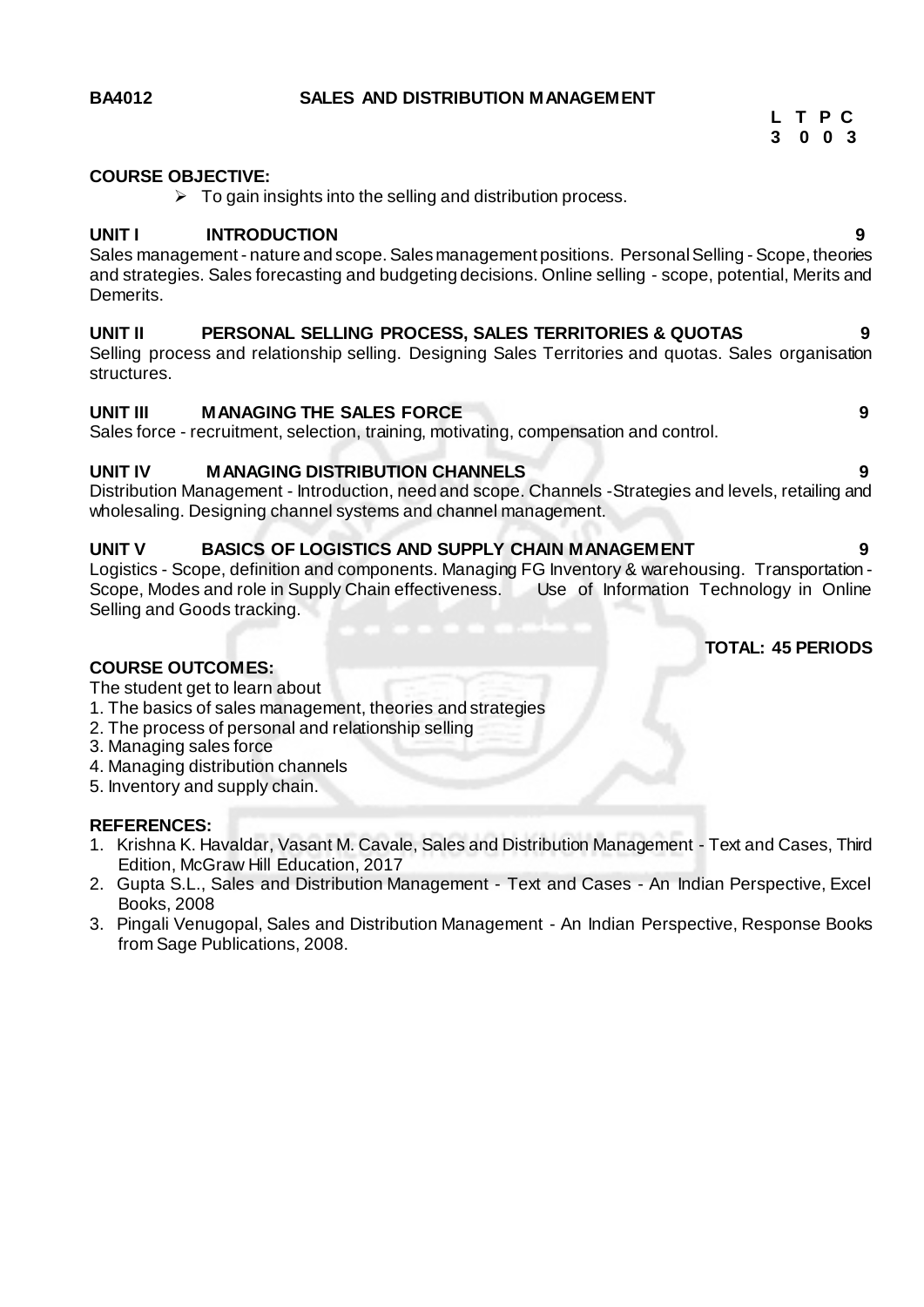# **BA4013 PRODUCT AND BRAND MANAGEMENT**

### **COURSE OBJECTIVES:**

- $\triangleright$  To help the students appreciate the relationship between Corporate Strategy and Product and Brand Management
- $\triangleright$  To provide a framework to understand the new product development process, the organisational structures for new product development and product management functions within an organisation
- $\triangleright$  To explore the various issues related to Brand Management and to enhance the understanding and appreciation of this important intangible strategic asset, including brand associations, brand identity, brand architecture, leveraging brand assets, brand portfolio management etc.

# **UNIT I 9**

Management of New Product Development Process - Managing Product Life cycle -Brands and Branding- Introduction to Brand Management -Brand Management Process - Brand Choice Decisions and Models.

# **UNIT II 9**

Product Plans-Elements of Branding- Brand Identity -Brand Communication -Brand Positioning -Brand Image and Personality - Valuation of Brands- Brand Valuation -Brand Tracking and Monitoring.

# **UNIT III 9**

Marketing Mix Factors and Products-Managing Brand Over Time- Building Brands in Indian Market - Launching a New Brand -Revitalizing Brands - Branding Strategies-Brand Extension Strategies - Brand Portfolio Management- Managing Brands Across Geographical Borders.

# **UNIT IV 9**

Managing Brand Experience - Digital Branding-Employment Branding - Co-branding- Brand extension scorecard-Culture and branding-Brand flashbacks-Future brand priorities.

**UNIT V 9** Advertising -Brand Name Plan- Pricing Systems -Product Distribution Systems -Advertising and Sales Promotion - Product Sales Management -Product and Public Relations Service Product Marketing - Industrial Product Marketing Product Exports and International Marketing -Critical Success Factors in Brand Management.

# **TOTAL: 45 PERIODS**

# **COURSE OUTCOMES:**

- $\triangleright$  Apply the fundamental concepts of product and brand development and management.
- $\triangleright$  Use the brand positioning framework to develop a brand, keep it relevant, expand a brand internationally, and reposition a brand.
- $\triangleright$  Use tools and metrics to analyse competitors and develop positioning strategies.
- $\triangleright$  Recognize the importance of using teams and organization to coordinate multiple interdisciplinary tasks in order to create and manage products within an organization.
- $\triangleright$  Apply an understanding of the product manager's role in product pricing, sales, and promotion.

- 1. Strategic Brand Management: Building, Measuring, and Managing Brand Equity, by Kevin lane [Keller;Ambi M. G. Parameswaran; IssacJacob;](https://www.amazon.in/s/ref=dp_byline_sr_book_1?ie=UTF8&field-author=Keller%2F+Parameswaran%2F+Jacob&search-alias=stripbooks)Fourth edition; Pearson Education India; 2015; ISBN-10: 9789332542204; ASIN: 9332542201
- 2. Product and Brand Management Tapan K. Panda Paperback: 888 pages Publisher: Oxford University Press; First edition ( January 2016);ISBN-10: 9780199460496; ISBN-13: 978- 0199460496; ASIN: 0199460493
- 3. Product and brand management by [U C Mathur;](https://www.amazon.in/s/ref=dp_byline_sr_ebooks_1?ie=UTF8&text=U+C+Mathur&search-alias=digital-text&field-author=U+C+Mathur&sort=relevancerank)Publisher: Excel Books ( December 2012)ISBN-10: 9350620146;ISBN-13: 978-9350620144